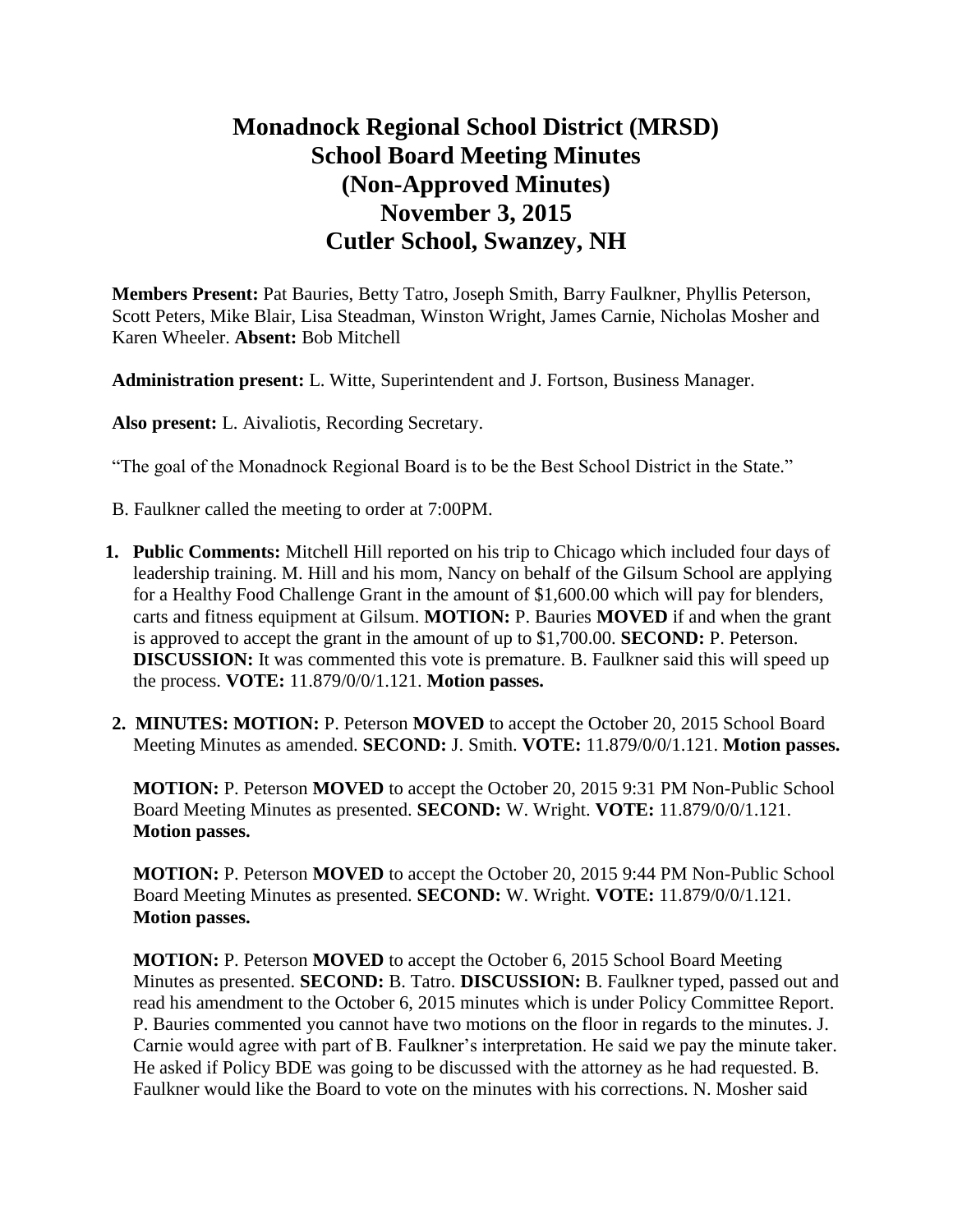these minutes are two weeks out and it is not what you want to hear so they are amended. **MOTION:** B. Faulkner **MOVED** to amend the October 6, 2015 School Board Meeting Minutes with his amendment. **SECOND:** M. Blair. **DISCUSSION:** The Board discussed the minutes. *B. Faulkner and M. Blair withdraw their motion.* **MOTION:** S. Peters **MOVED** to terminate debate. **SECOND:** M. Blair. **VOTE:** 9.469/2.196/.214/1.121. **Motion passes. VOTE on amended minutes:** 5.354/5.554/.971/1.121. **Motion fails. MOTION:** J. Carnie **MOVED** to have the hand written minutes submitted to the full Board. **SECOND:** P. Peterson. **DISCUSSION:** S. Peters asked what to do if the minutes fail to pass. L. Steadman said we do not need to approve the minutes. B. Faulkner commented once the draft is prepared the handwritten minutes are not a public document. B. Faulkner will ask the attorney about the October 6, 2015 School Board Minutes and put it on the next agenda. **B. Faulkner stated the motion to receive the handwritten minutes is out of order. MOTION:** J. Carnie **MOVED** to overrule the Chair and to request the handwritten minutes. **SECOND:** P. Bauries. **DISCUSSION: B. Faulkner stated the motion is out of order.** M. Blair said the attorney ruled six months to a year ago that the handwritten minutes were not to be provided. P. Bauries is unclear where M. Blair got his information whether verbally or written it was not shared with the rest of the Board. B. Faulkner stated the Right to Know Law states the handwritten minutes are not a public document. J. Carnie commented about M. Blair and B. Faulkner said personnel comments are out of order. J. Carnie wants the handwritten minutes. He said Policy BDE is an illegal motion. **MOTION:** S. Peters **MOVED** to terminate debate. **SECOND:** B. Tatro. **VOTE:** 6.482/3.311/2.085/1.121. **Motion fails for lack of 2/3 vote. VOTE to overrule the Chair:** 3.525/6.482/1.872/1.121. **Motion fails.** 

**3. Student Government Report:** Kate Skrocki reported the Student Government is working on Holiday baskets for the homeless and the families in need. The boys and girls did not make the playoffs but the girls made it to the Final Four in field hockey. The Band performed in recognition of Phil Crotto at the Football Game. The Girls Cross Country Team became the State Champions. **MOTION:** P. Bauries **MOVED** to allow the purchase of jackets or similar items in recognition of the Girls Cross Country Team for receiving the State Championship Title. **SECOND:** P. Peterson. **DISCUSSION:** It was commented this has not happened in thirty years. It was commented maybe something a little more special. J. Fortson said there is a certain amount of funding. She said it is \$75.00 per student. The Football Team paid the difference when they wanted something more. **VOTE:** 10.757/0/1.121/1.121. **Motion passes.** 

### **4. SUPERINTENDENT REPORT:**

 **a. BUSINESS MANAGER'S REPORT: MOTION:** P. Peterson **MOVED** to allow the Chair and the Vice Chair to sign to request to draw down the funds from the Trustees of the Trust Fund for the ACES first quarter. **SECOND:** N. Mosher. **VOTE:** 11.879/0/0/1.121. **Motion passes.** J. Fortson explained she met with the Town of Swanzey Selectmen along with L. Witte, N. Richardson and the Police Chief in regards to hiring the SRO. It was a very positive meeting and there will be a proposal to come forward at the Finance Meeting.

**b. Correspondence and Announcements:** L. Witte passed around the November and December fundraiser calendar to the Board. She congratulated the Girls Cross Country State Champions. Gilsum will be holding a Veterans Day Ceremony at the school on November 9,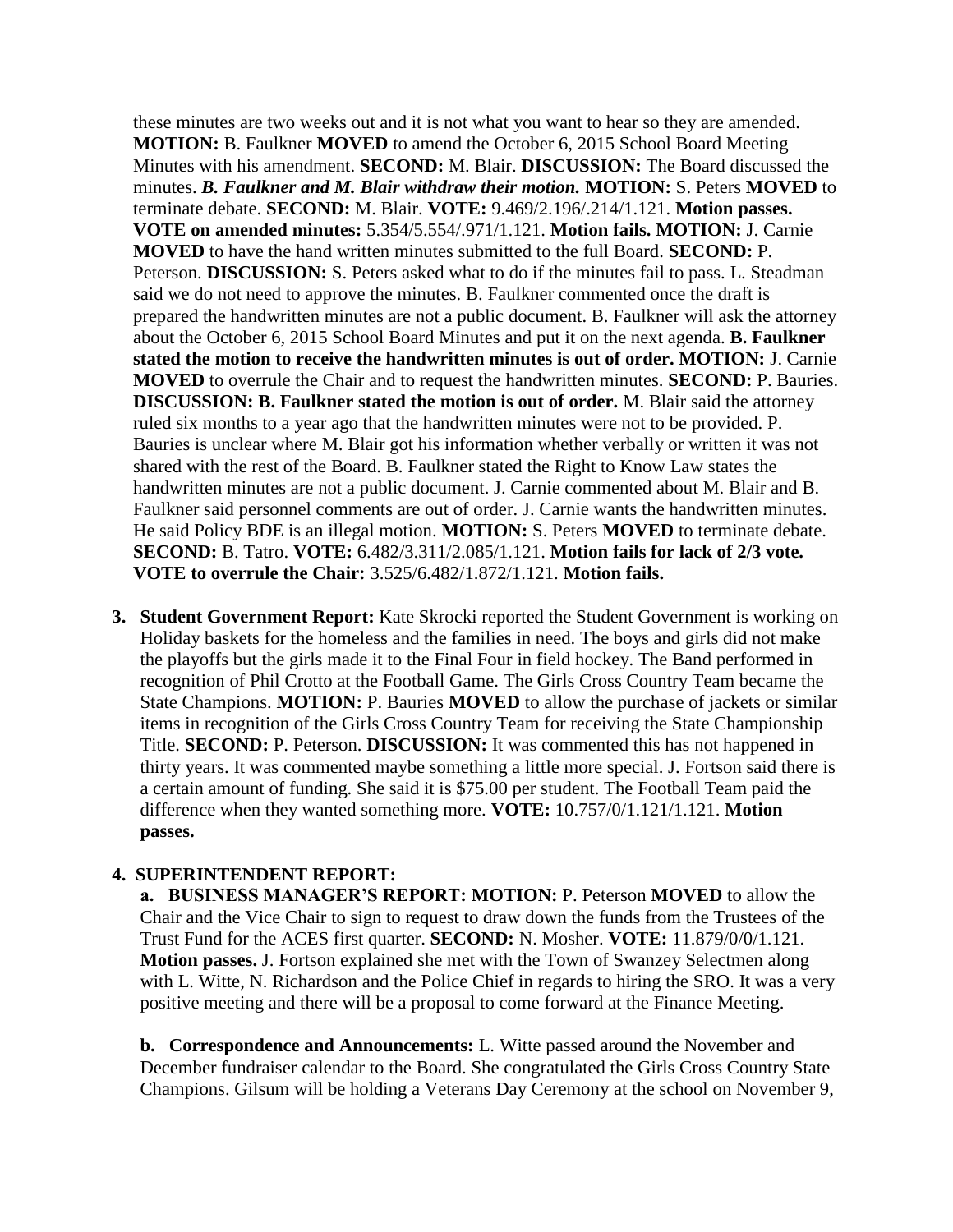2015 at 10:00 AM. The MESSA group at Mt. C will be holding a food drive. Troy is holding a Fall Clean up Day. Emerson held a Spooktacular Day. L. Witte explained the Boys Basketball Team would like to go to Boxford, Mass to participate in a scrimmage. There is no cost to the District. **MOTION:** M. Blair **MOVED** to allow the Boys Basketball Team to travel out of State to Boxford, Mass. and participate in a scrimmage. **SECOND:** P. Peterson **VOTE:** 11.879/0/0/1.121. **Motion passes.** 

N. Richardson would like to create one email address for the Board to look at it, correct it and make changes if necessary.

L. Witte passed out and reported on class size at the elementary schools and the MS/HS as of November 2, 2015. She reviewed the classes at the MS/HS that have less than 10 students. She said the students schedule their classes in January for the next year. She explained why the classes have less than 10 students. B. Tatro questioned the 28 students in the 5/6 class at Emerson and the 5/6 class with 29 students. K. Stone is not sure where this information came from. K. Stone said the class size is 23 and 24 students in the combined 5/6 classes. He said they have discussed support. L. Witte will check the 5/6 classes.

**5. BOARD CHAIR REPORT:** B. Faulkner commented the Board spent the first hour of the meeting discussing the minutes and not moving the agenda forward. He will be keeping an eye on the agenda.

### **6. SCHOOL BOARD COMMITTEE REPORTS:**

- **6a. Budget Committee:** It was reported the Board and the Budget Committee met and for about 4 hours had a pretty thorough review of the proposed budget items.
- **6b. Community Relations Committee:** S. Peters commented the committee met tonight. He said M. Blair has a basketball coaching schedule conflict and would suggest appointing a new member to the CRC. **MOTION:** J. Smith **MOVED** to accept the appointment of L. Steadman to the CRC as presented by B. Faulkner. **SECOND:** B. Tatro. **VOTE:**  10.804/0/1.075/1.121. **Motion passes.** S. Peters has a presentation for the Board from the CRC. Members of the CRC have been meeting to develop a feedback process. The committee began with Round Table Discussions at Cutler, Troy and Emerson. Mt. C will have their discussion on Thursday and Gilsum soon. The MS/HS is in the process of participating in the Endicott Survey. The committee will wait until it is complete to meet with them. The committee asked structured questions which in turn the employees answered. The members shared the information with L. Witte and the principals. The hope is that some of these items will become committee items. S. Peters handed out information in a packet. He reviewed the question asked by the committee. He said the answers from the employees were placed on index cards. The Student Behavior Feedback was recommended to go to the SSD Committee, using technology in the classroom was recommended to go to the Technology Committee, Communication was referred to the Superintendent, Safety or Building Facilities feedback was referred to the Finance/Facilities and Meeting Academic Standards was referred to the Education Committee. The top priority was Respect. **MOTION:** S. Peters **MOVED** to refer the feedback collected by the CRC to Superintendent or Board Committees as defined in the presentation and to respond in a suitable manner, for the Superintendent and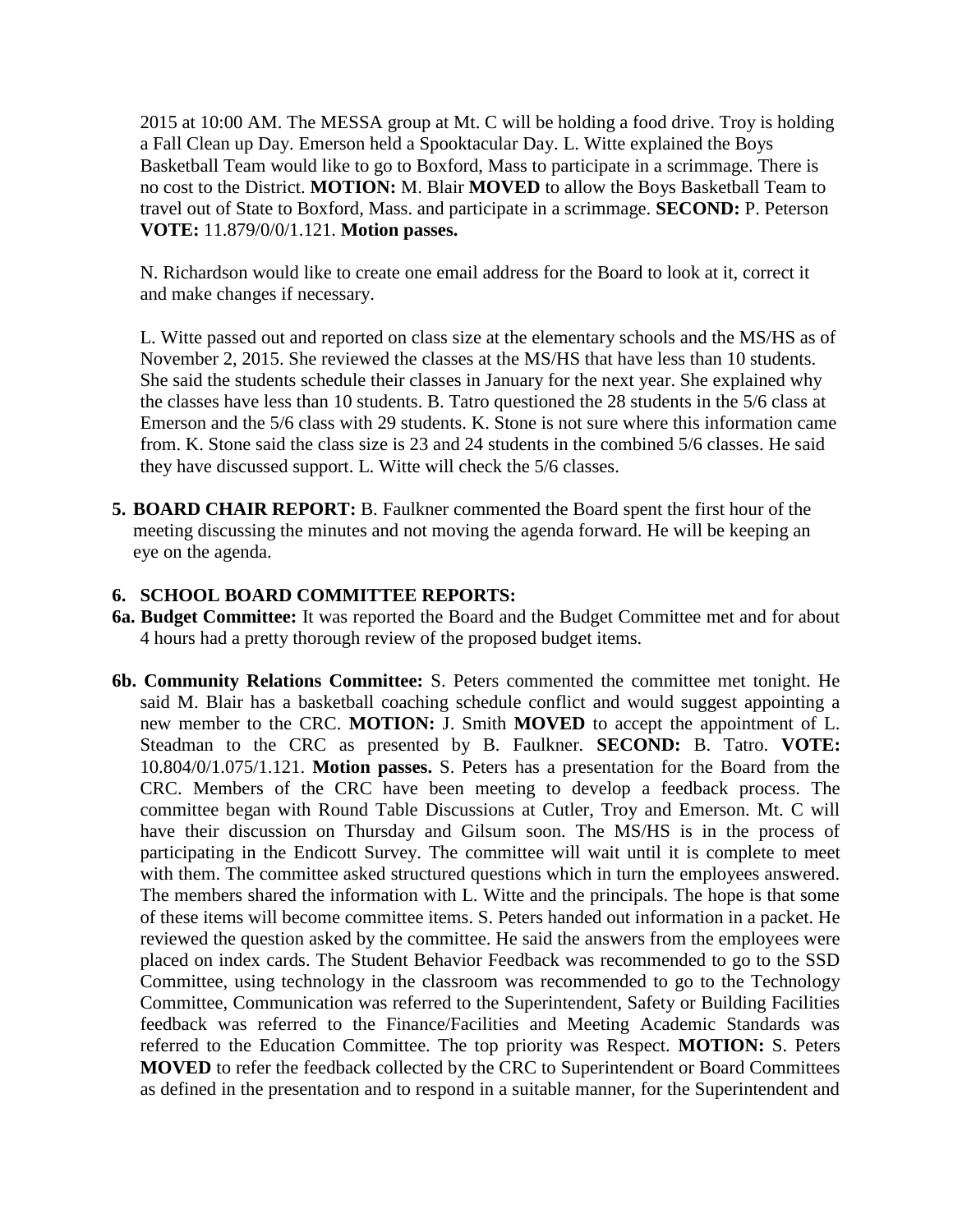Board Committees to review the referred feedback and factor what we've learned into their ongoing efforts and for the Superintendent and Board Committees to include a response plan in their committee reviews at the next feasible School Board meeting (ideally within 60 days) and for the Superintendent and CRC to deliver this presentation back to each of the three schools. **SECOND:** B. Tatro. **DISCUSSION:** N. Mosher feels a lot is the responsibility of the administration. He is not really on board with leaky pipes. B. Faulkner it is for the committees to work with the administration to see what should go to the Board. S. Peters said he does agree with the spirit of what is being said. The committees will decide what should be filtered. The members will be going to Gilsum and MS/HS to give everyone the opportunity to speak. Take this as the elementary school feedback. S. Peters said the door is open for all staff at the upcoming Round Table Sessions. **VOTE:** 10.084/1.075/0/1.121. **Motion passes.** 

 **6c. Education and Technology Committee:** P. Bauries reported the committee met on October 27, 2015. The Superintendent was not present she was participating in a NEASC Process in Milford. The committee had a substantial discussion with L. Carey regarding testing. There were comments on the Common Core. L. Carey informed the committee of the process going on to purchase resources to support the Math Curriculum. L. Kalloger spoke on Staff Development. The next meeting is on Nov. 10, 2015. L. Carey will have information on STEM to present to the committee. **MOTION:** P. Bauries **MOVED** on behalf of the Education Committee to request the CRC committee take up the issue of getting the word out to the public on the Smarter Balance Testing, the SAT for the  $11<sup>th</sup>$  graders and informing the parents of the data it provides. **SECOND:** P. Peterson. **DISCUSSION:** N. Mosher said L. Witte would have another forum if there was anyone interested. **VOTE:** 11.879/0/0/1.121. **Motion passes.** 

### **B. Faulkner called a recess at 8:58 PM.**

### **6d. Technology Committee:** Technology did not meet.

 **6e. Finance and Facilities Committee:** J. Carnie reported the committee met on October 27, 2015. During Public Comments N. Moriarty commented on the vote of the Board for the SRO without any information and also keeping the SSO. He gave a list of pros and cons to the committee members. He would ask the Board to review their decision. There was a discussion with the D. LaPointe for 2 bids on securing the vestibule. **MOTION:** J. Carnie **MOVED** on behalf of the Finance/Facilities Committee to accept the bid of up to \$6650.00 from Granite State Glass to redesign the front door at the MS/HS. **SECOND:** P. Peterson. **DISCUSSION:** N. Mosher asked for an explanation. J. Carnie said they will stop the people at the front door so they have to check in before entering the building. L. Steadman said the policy states there has to be three bids for anything over \$5000.00. She said we should hold off. N. Richardson is responding to a State recommendation. J. Carnie said this is the best proposal. L. Witte brought this to D. LaPointe. There is no redesign. She said N. Richardson will do a walkthrough of all the schools with homeland and security and they will provide recommendations and priorities. It is top priority to secure the vestibule. **VOTE:**  11.665/0/.214/1.121. **Motion passes.** The committee reviewed the Gilsum and MS/HS proposed budgets. Gilsum has 48 students and is proposing a budget with an anticipated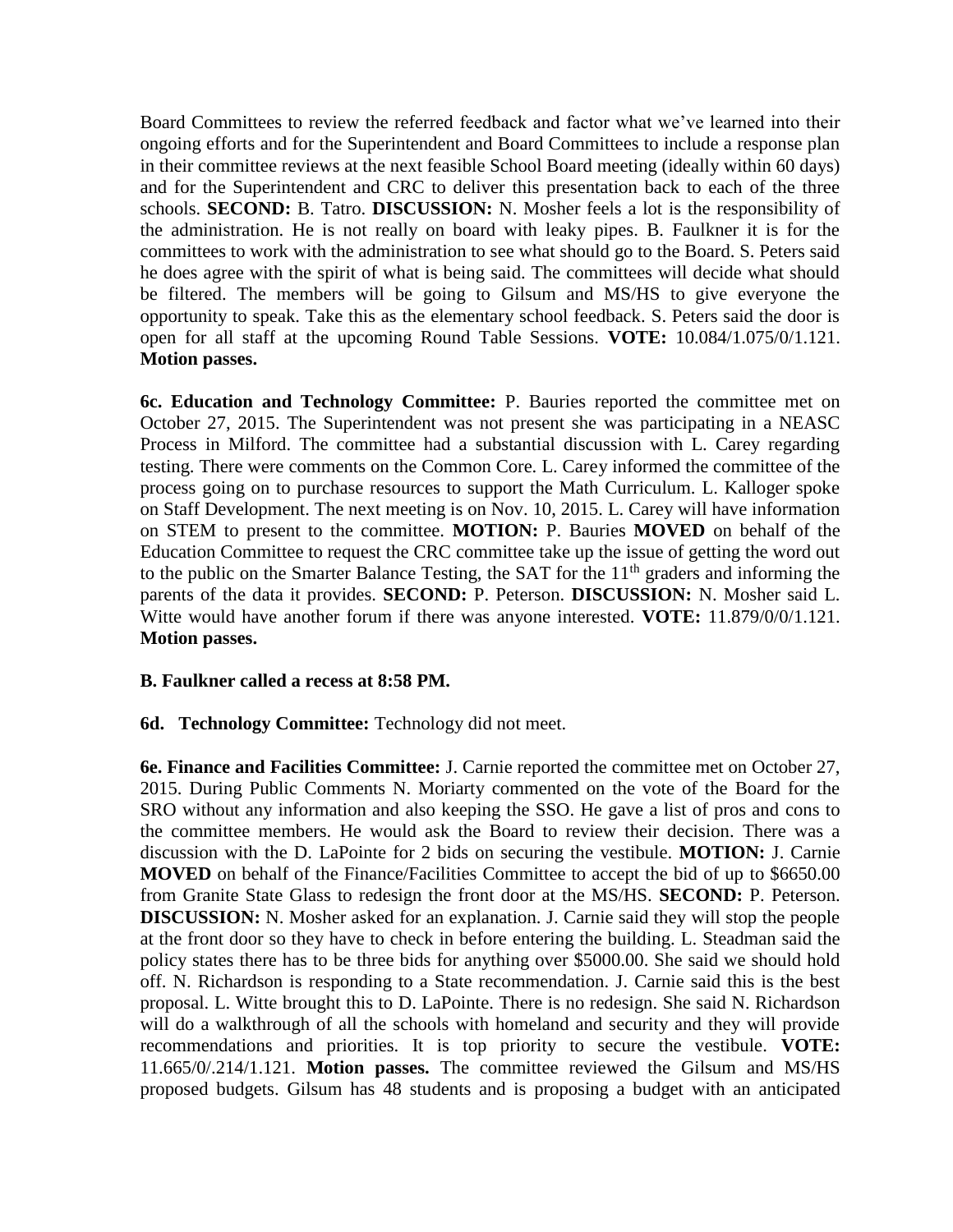enrollment of 60. There was also a discussion on the Principal/Interventionist. There was very little change in the budgets from last year. The next meeting is at 5:00 PM on November 10, 2015.

**6f. Policy Committee:** M. Blair reported the Policy Committee has not met.

**6g. Extra-Curricular Committee:** M. Blair reported the committee discussed the mission of the committee, a focus list of clubs and athletics as well as the number of students involved. There was a discussion of the fields at Mt. C. The committee discussed Acts of Misconduct and how to respond on all the clubs and athletics. The committee discussed working with various youth clubs and sports to prepare them for school sports and clubs. The committee discussed the sound systems in the District. It was commented we already voted to fix the sound system in Troy. **MOTION:** to have a proposal written by S. Peters and M. Blair to present to Finance for a potential warrant article for the sound systems in the District. **SECOND:** L. Steadman. **DISCUSSION:** N. Mosher would assume we have a person responsible for this in the buildings. Has this been run by the principals or the Dir. of Technology? S. Peters said N. Richardson does not do anything with the sound systems. J. Carnie asked if this is a matter of priority to put it on a warrant. L. Steadman said the Board does not have to approve the expenditure. P. Bauries said the Board can approve a warrant article to be placed on the ballot. N. Mosher asked why a warrant article why not out of the budget. B. Faulkner said the warrant article will give the voters a choice. P. Peterson said the sound systems are old and would benefit the children and the citizens. **VOTE:**  9.682/0/2.196/1.121. **Motion passes.** It was reported the family of Paul Breckell is in support of the renaming of the gym and would request the ceremony take place in Dec. 2016, over the holiday break with a coordinating game during that time. B. Faulkner would suggest waiting for the next Board to come up with the details. M. Blair said the Husky House is used by a number of groups and they do not know how to use it or the designee to contact. J. Fortson said her office will take on the building use, cleaning and information to fundraising groups. **MOTION:** M. Blair **MOVED** to allow the Facilities Director to take control of the Husky House**. SECOND:** J. Carnie. **DISCUSSION:** K. Wheeler said this was a discussion earlier tonight between M. Blair and J. Fortson. This issue should wait until the next meeting. **MOTION:** K. Wheeler **MOVED** to postpone this motion until the next meeting. **SECOND:**  P. Bauries. **DISCUSSION:** B. Faulkner said this motion is okay because it is not a budget item or policy change. **VOTE:** 8.431/2.210/1.328/1.121. **Motion passes.** 

**6h. Negotiations:** P. Bauries reported the committee would like to have a non-meeting later tonight.

**6i. Ad HOC STEAM:** P. Bauries reported the committee is scheduled to meet on November 18, 2015 to determine if the committee should have community involvement or only Board Members.

**6j. School Safety and Discipline Committee:** J. Smith reported the committee met on October 21, 2015 and discussed questions they will be asking the Chief regarding the SRO. The committee discussed the survey results. L. Witte informed the committee regarding her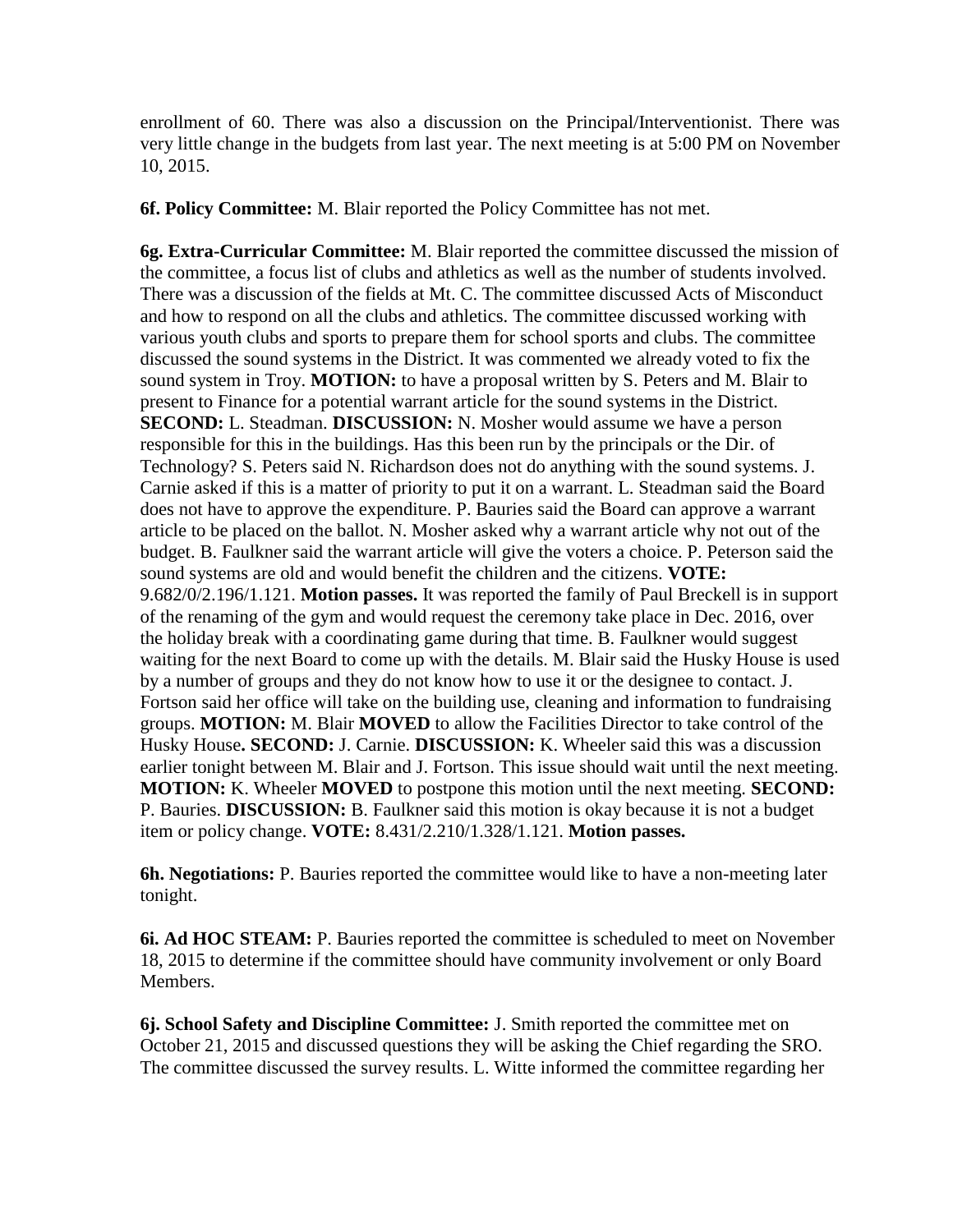discussion with N. Richardson about homeland security. The committee discussed the Round Table information. The next meeting is on Nov. 4, 2015 at 6:00 PM.

**6k. Cheshire Career Center:** W. Wright reported the CCC has not met.

# **7. OLD BUSINESS:**

 **a. Conflicting Meeting Times:** L. Steadman **MOVED** to not have meetings conflict with other meetings with three or more members. **SECOND:** N. Mosher. **DISCUSSION: MOTION:** K. Wheeler **MOVED** to amend the motion and do not have the meetings meet at the same time. **SECOND:** B. Tatro. **DISCUSSION:** N. Mosher **MOVED** to amend to refer this to the Policy Committee. **SECOND:** M. Blair. **VOTE:** 10.757/1.121/0/1.121. **Motion passes.** 

**b.** Discussion of Policy BDE: It was commented our policies have to be in agreement and align with the State Statute. Our policy is an effort to obstruct 91 A. State Statute says a majority is a quorum of three. It is in violation and conflict of the State Statute. J. Carnie will try to get this corrected and does not want to have a situation that would cost the District. He would have liked a written opinion from the attorney. **MOTION:** J. Carnie **MOVED** to give this issue to the Board Attorney and contact the NHSBA Attorney on this issue which is the three members. **SECOND:** N. Mosher. **DISCUSSION:** M. Blair said this was unanimous with a previous vote. He is not opposed to sending it to the attorney. The problem is using State Statute when convenient but in other cases we do not follow them. L. Steadman does not want to send it back to the attorney. She said to go back to the 50% instead of the attorney. J. Carnie responded to M. Blair's comments. **MOTION:** P. Bauries **MOVED** to amend and forward it to the attorney for an opinion if the Board votes no or if the motion fails because of the 2/3 vote then approve the 50% committee membership. **Lack of a second. MOTION:** L. Steadman **MOVED** to refer to Policy. **SECOND:** M. Blair. **B. Faulkner called the motion out of order. MOTION:** P. Bauries **MOVED** to allow the Board to override the Policy. **SECOND:** L. Steadman. **DISCUSSION:** N. Mosher said to send it to the Board Attorney. P. Bauries said we have a good policy or spend the District's money. M. Blair said we are spending money to get an opinion that some may not agree with. J. Carnie said to send it to the attorney and consult the NHSBA attorney. **VOTE:**  6.181/5.697/0/1.121. **Motion fails for lack of 2/3 vote.** M. Blair is asking whose attorney will the Board agree with. It was commented J. O'Shaughnessy. **VOTE:**  8.638/3.241/0/1.121. **Motion passes.** 

The bullets of Policy BBA were read to the Board. It was commented the Board Members should be held accountable. J. Carnie stated policies do not supersede the State Statute.

### **8. NEW BUSINESS:**

**a. Student Class Placement Discussion:** S. Peters said with an informal discussion with L. Kalloger the administration has been working on a presentation for the Education Committee regarding de-leveling. J. Carnie asked how L. Kalloger was not aware of a position that is shared with two other schools and mentioned at the Saturday meeting. L. Witte explained it is a paraprofessional shared with two other schools. L. Kalloger was not on the interview committee when it was addressed.